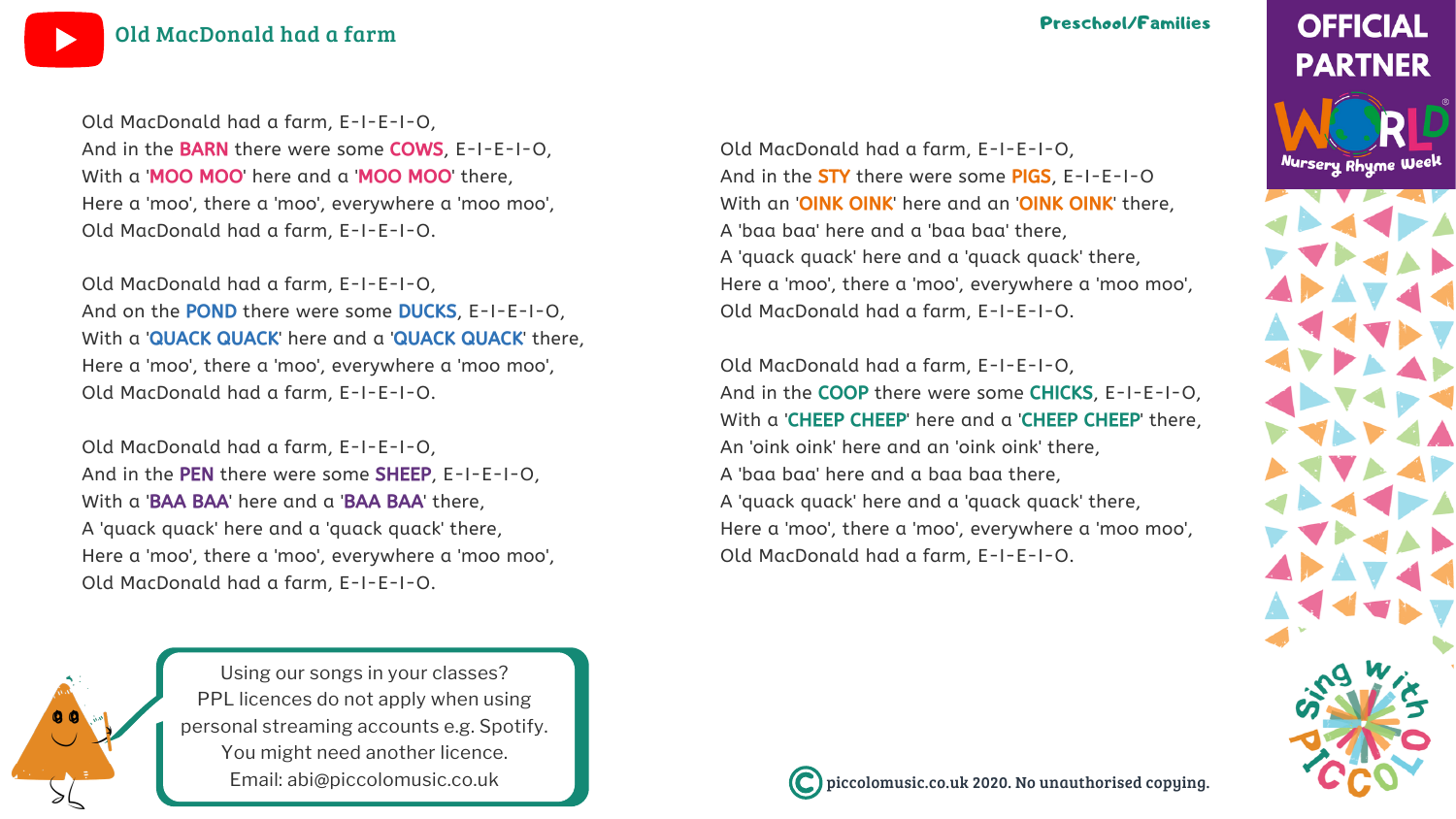

## Preschool/Families

Google Play & MUSIC

Spotify<sup>®</sup>

prime music



Nursery Rhyme Week





BABIES: Sitting on your knee facing in or out, sway side to side and then make a circular motion for E-I-E-I-O. As you are holding baby you can make the animal sounds in their ears. If they are lying or sitting you can make animal actions for them to watch and copy.

SINGING GAME WITH PUPPETS: Create a guessing game by singing the song unaccompanied and hide the puppets making the animal sound for children to guess before the animals appear.

SINGING RING GAME: Holding hands with children in between adults where possible, walk round as you start to sing the song. You could then run in and out on the E-I-E-I-O and jump to each side and in and out as you sing the animal sounds. The fun thing about ring games is that children love to walk round in a circle and run in and out. So you can make up all sorts of actions for any song with a repeated sentence.

RAINY DAY GAME: A group of adults with their toddlers stuck in someone's house on a rainy day? Grown ups hide behind furniture with or without the relevant animals. One adult stays in the middle of the room and starts to sing with the children. Change the 'animal houses' to the word farm each time and the adults take it in turns to make the animal sound. Children can guess the animal and find it as they sing the song.

**MUSIC** 

 $\triangleright$  hungama

PERCUSSION PLAY: Encourage babies and children to play and listen to instruments, feeling the beat, the tempo (playing quickly, playing slowly) and the dynamics (playing loudly and softly). Play the instruments up high, down low or only when you sing the letters, E-I-E-I-O. Choose a percussion instrument to play for each animal.

CAR JOURNEY CHALLENGE: Replace the letters with other letters or numbers. Think of other animals on the farm and the names of where they live and also the names for the baby animals and sing. Change the farm to living in the jungle or under the sea.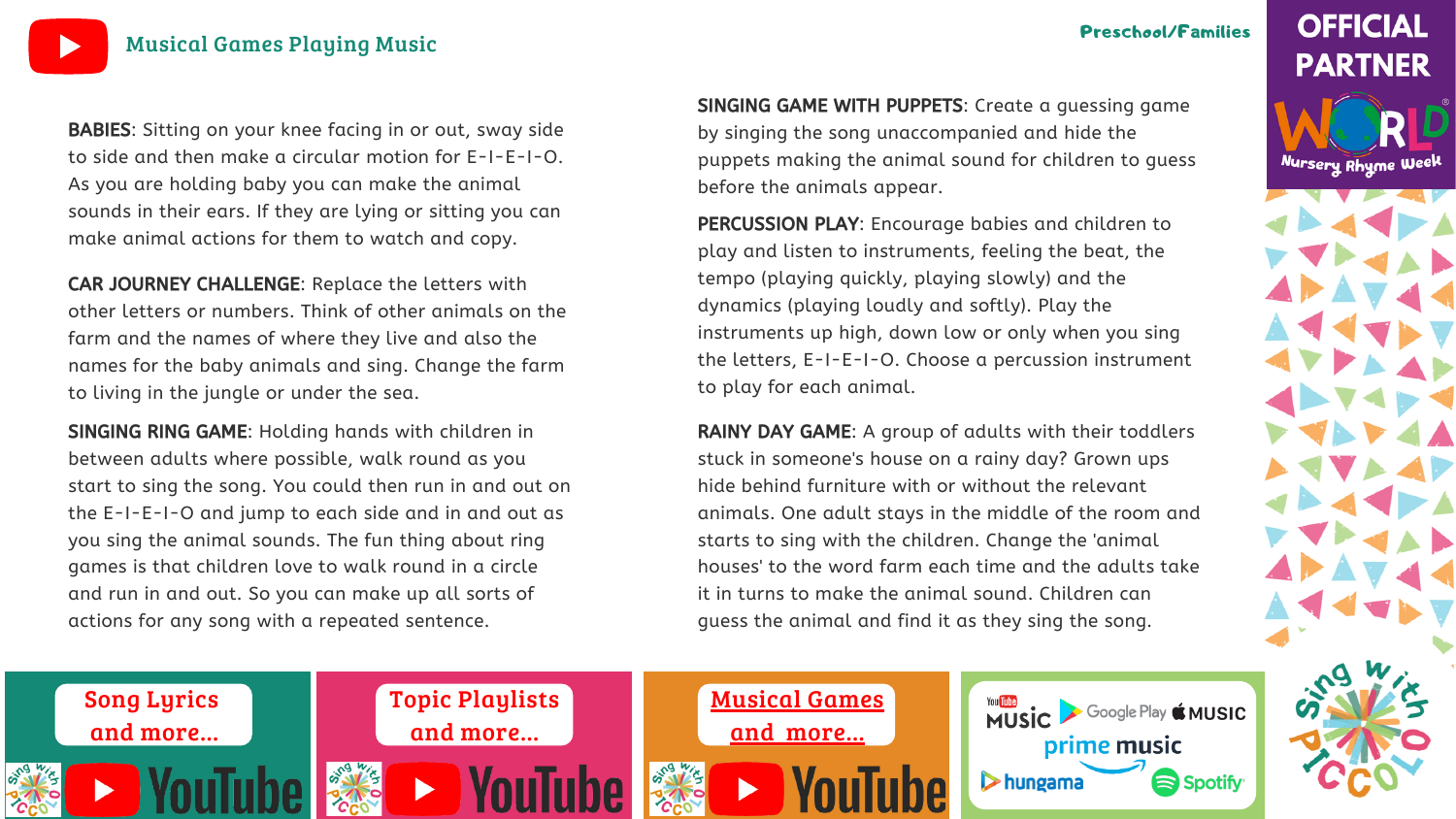piccolomusic.co.uk 2020. No unauthorised copying.

# **OFFICIAL PARTNER**

Nursery Rhyme Week



Using our songs in your [classes?](https://bit.ly/LicensingYOUTUBE) PPL licences do not apply when using personal [streaming](https://bit.ly/LicensingYOUTUBE) accounts e.g. Spotify. You might need [another](https://bit.ly/LicensingYOUTUBE) licence. Email: [abi@piccolomusic.co.uk](https://bit.ly/LicensingYOUTUBE)





Old MacDonald had a farm, E-I-E-I-O, And in the **STY** there were some PIGS, E-I-E-I-O With an 'OINK OINK' here and an 'OINK OINK' there, A 'baa baa' here and a 'baa baa' there, A 'quack quack' here and a 'quack quack' there, Here a 'moo', there a 'moo', everywhere a 'moo moo', Old MacDonald had a farm, E-I-E-I-O.

Old MacDonald had a farm, E-I-E-I-O, And in the COOP there were some CHICKS, E-I-E-I-O, With a 'CHEEP CHEEP' here and a 'CHEEP CHEEP' there, An 'oink oink' here and an 'oink oink' there, A 'baa baa' here and a baa baa there, A 'quack quack' here and a 'quack quack' there, Here a 'moo', there a 'moo', everywhere a 'moo moo', Old MacDonald had a farm, E-I-E-I-O.



Old MacDonald had a farm, E-I-E-I-O, And in the BARN there were some COWS, E-I-E-I-O, With a 'MOO MOO' here and a 'MOO MOO' there, Here a 'moo', there a 'moo', everywhere a 'moo moo', Old MacDonald had a farm, E-I-E-I-O.

Old MacDonald had a farm, E-I-E-I-O, And on the POND there were some DUCKS, E-I-E-I-O, With a 'QUACK QUACK' here and a 'QUACK QUACK' there, Here a 'moo', there a 'moo', everywhere a 'moo moo', Old MacDonald had a farm, E-I-E-I-O.

Old MacDonald had a farm, E-I-E-I-O, And in the PEN there were some SHEEP, E-I-E-I-O, With a 'BAA BAA' here and a 'BAA BAA' there, A 'quack quack' here and a 'quack quack' there, Here a 'moo', there a 'moo', everywhere a 'moo moo', Old MacDonald had a farm, E-I-E-I-O.